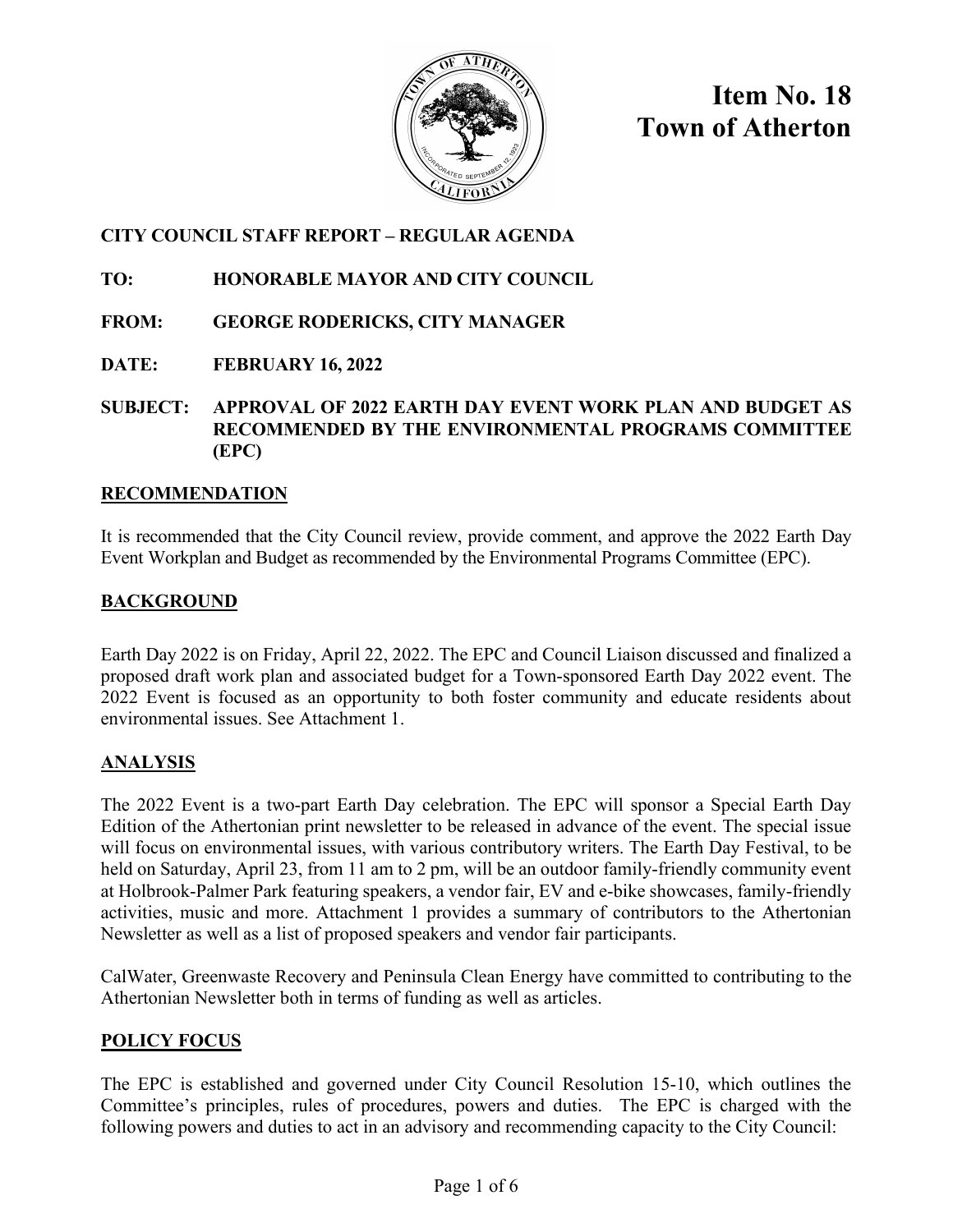- Make recommendations to the City Council upon request on all matters pertaining to the Town's natural and built environment and the Town's regional role and responsibilities as one of the communities on the San Francisco Bay Peninsula.
- Create pro-active community engagement programs for residents, commercial and public enterprises active within the Town's jurisdictions for presentation and approval by the City Council.

Historically, the EPC has been the primary body in creating and supporting an Earth Day event for the Town, as approved by the Council. As an advisory Committee, the EPC would only be allowed funds allocated directly by the Council on a programmatic basis, with those funds disbursed through staff. As a policy matter, it would be appropriate for the Council to review and approve an event budget request, review and approve the work plan, and provide direction to staff.

## **FISCAL IMPACT**

The Fiscal Year 2021/22 Budget includes funding for an Earth Day event in the amount of \$5,000. The event details as proposed by the EPC are estimated to not exceed \$5,000 and the ability to execute the Work Plan within this budget maximum is found to be feasible.

Any materials, efforts, or staffing resources associated with an Earth Day event that exceed this existing \$5,000 budget would need to be authorized by the Town Council.

## **GOAL ALIGNMENT**

This Report and its contents are in alignment with the following Council Policy Goals:

• Goal F – Be Forward-Thinking, Well-Managed and Well-Planned

#### **PUBLIC NOTICE**

Public notification was achieved by posting the agenda, with this agenda item being listed, at least 72 hours prior to the meeting in print and electronically. Information about the project is also disseminated via the Town's electronic News Flash and Atherton Online. There are approximately 1,200 subscribers to the Town's electronic News Flash publications. Subscribers include residents as well as stakeholders – to include, but be not limited to, media outlets, school districts, Menlo Park Fire District, service provides (water, power, and sewer), and regional elected officials.

#### **ATTACHMENT**

1. 2022 EPC Recommended Earth Day Event Work Plan and Budget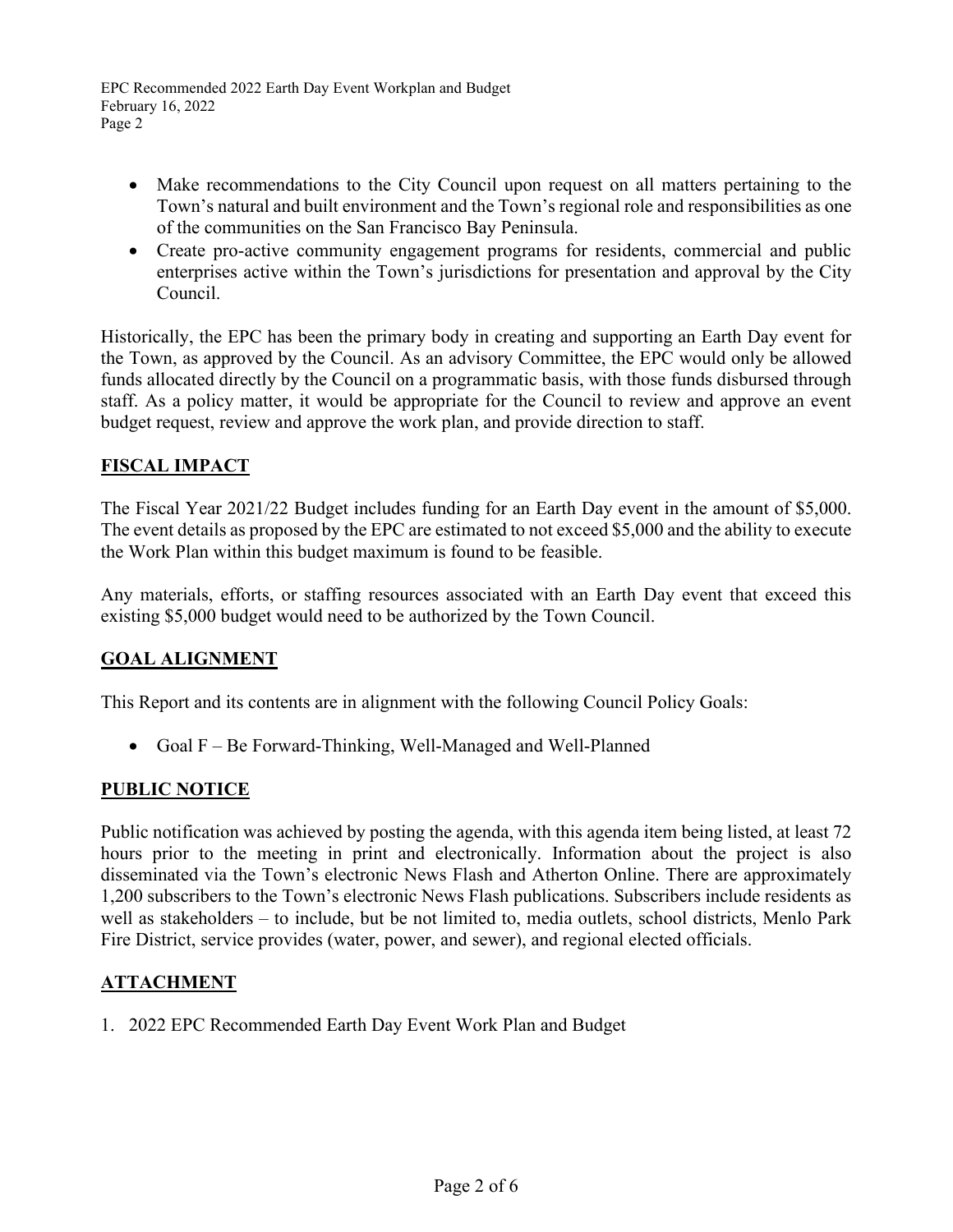## **ATTACHMENT 1**

#### **PROPOSED ATHERTON EARTH DAY 2022 WORK PLAN**

*As presented by Committee Member Stacy Miles Holland* 

Earth Day is an opportunity to both foster community and educate residents about environmental issues. After two years of cancelled Earth Day events, the Environmental Programs Committee proposes a two-part celebration:

#### ● **THE ATHERTONIAN: EARTH DAY EDITION**

A special issue of The Athertonian entirely focused on environmental issues. A COVID-proof opportunity to educate the community!

#### ● **EARTH DAY FESTIVAL** (Saturday, April 23 from 11am - 3pm)

An outdoor family-friendly community event at Holbrook-Palmer Park, featuring speakers, vendor fair, art display from local schools + Atherton Arts Foundation, EV and e-bike showcases, family-friendly activities, music, food and more.

The goals of Earth Day are to:

- Raise awareness of Atherton's Climate Action Plan, the Town's progress (including updates from key partners) and next steps.
- Educate residents on the impact of climate change on Atherton and encourage individual action.
- Consolidate and share all the resources available to residents (rebates, free programs from our partners, etc.)
- Foster community by celebrating the progress Atherton has already made, bringing people together for a fun event and stimulating comradery around the environmental work to be done.

To execute this plan, EPC ad-hoc committees include:

- **EPC EARTH DAY EVENT PLANNING COMMITTEE:** planning is already underway with continued outreach to add vendors and partners to the event. Speaker outreach is ongoing. The next action items will be determined after we receive the Council's approval of the event outline.
- **EPC ATHERTONIAN SPECIAL ISSUE COMMITTEE: t**he EPC subcommittee will edit and design the issue with the support of Town Staff. All partner content and donations for the issue have been confirmed and volunteers have been assigned to write content.
- **ADVERTISING & MARKETING:** The Ad-Hoc Committee will work with Town staff to appropriately promote the event, including banners/flyers, emails to town residents, social media posts, media outreach and more. The cost of these activities are included in the proposed budget.

The EPC is coordinating with related Town committees and organizations, including the Atherton Arts Foundation, Friends of the Library, Parks & Recreation Committee, Bike & Pedestrian Committee and Tree Committee. The EPC plans to meet on a monthly basis until Earth Day.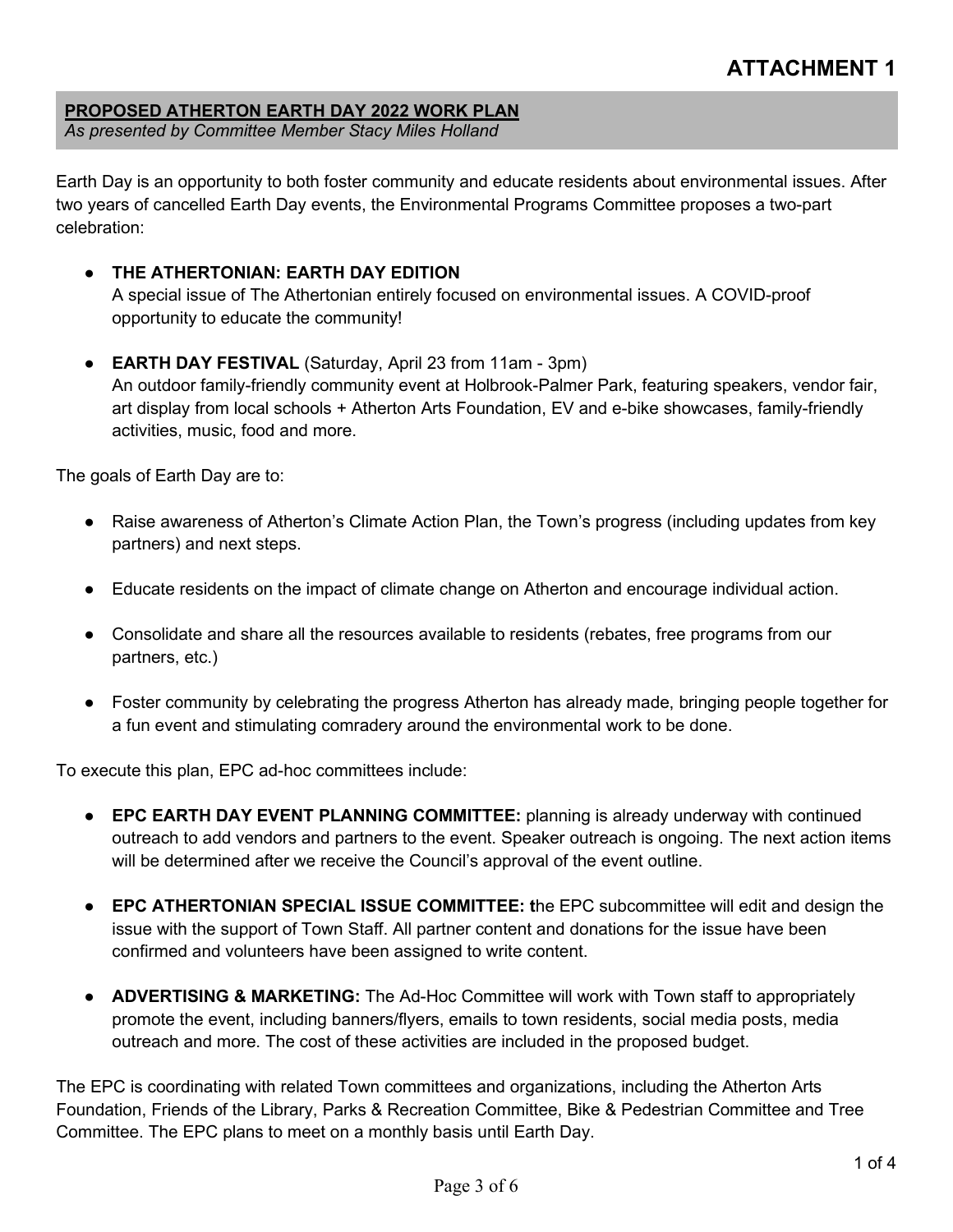## **THE ATHERTONIAN: EARTH DAY EDITION**

The Environmental Programs Committee will curate a special issue of The Athertonian, which will be mailed to all residents in early April. The goal of this magazine is to provide hyper-local information to residents about the impact of climate change, resources available to them, and the actions the Town has taken thus far to reduce greenhouse gas emissions. Below is an outline of the planned features:

#### ● **Atherton State of Affairs**

- Climate Action Plan: 2020 progress report and next steps written by Atherton's Sustainability Coordinator, Doug Kim
- Green features of Town Center & Library
- Leaf blower ordinance update
- Upcoming Town actions: EV chargers at HPP and Town Center, Reach Codes
- Earth Day event information
- EPC opening / new member recruitment
- Feature: sea level rise & how it affects us in Atherton (summarizing Grand Jury report)

#### **Electrification / Green Building**

- PCE State of Affairs flyer (similar feature to past Athertonian issues)
- $\circ$  Reach Code and home electrification explainer: why it's important, what it changes, etc.
- Feature: op-ed / letter from PCE CEO, Jan Pepper about grid resiliency and ability to support home electrification and EV adoption
- Five seasonal tips for conserving energy from HomeIntel by Home Energy Analytics

#### **Water Conservation & Gardening**

- CalWater state of affairs: Bear Gulch drought status following rain season, data on Atherton water consumption compared to other Bay Area towns
- Feature: EPC member's experience using CalWater's Smart Landscape Tune-Up Program
- Feature: profile Atherton resident's low water garden with pictures, paired with information about drought-friendly gardening, kitchen gardens and the importance of pollinators and native plants

#### **Waste Reduction & Food**

- GreenWaste Recovery State of Affairs: data on how much Atherton waste has been diverted from landfills plus data on emission reductions for the town since they've taken over
- Feature: Bin explainer plus GWR's top 5 hardest items to recycle and how to avoid them
- Buying Local Feature: San Mateo County's "As Fresh As It Gets" to provide a map of farm stands along SMC coast plus list of U-Pick events and Farmers' Markets.
- Feature: using the library's 3D printer to repair home items

#### ● **Resources for Atherton Residents**

- List of free programs available to Atherton residents + rebates
- Atherton's new sustainability website

The EPC solicited donations from key environmental partners to off-set the costs of printing this issue. Past issues of The Athertonian cost between \$1200 - \$2500. EPC has received \$2,000 of commitments from CalWater (\$500), GreenWaste Recovery (\$500) and Peninsula Clean Energy (\$1,000).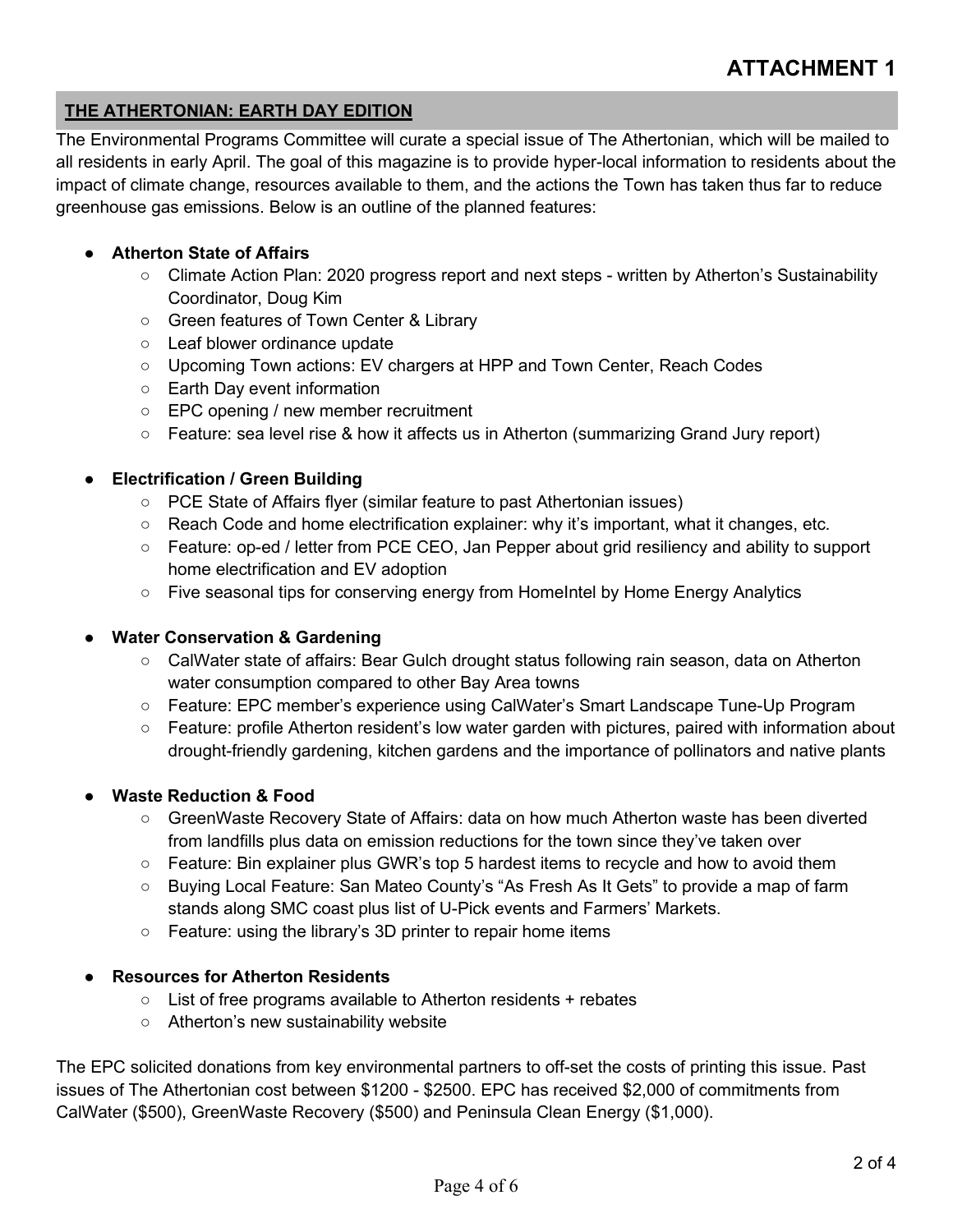#### **ATHERTON EARTH DAY FESTIVAL 2022**

The EPC proposes hosting an outdoor festival at the Holbrook-Palmer Park on Saturday, April 23 from 11am - 3pm. Pending COVID levels, the festival will feature:

- **Speakers**:
	- Pending / Invited: Rep Eshoo, Sen Padilla, CA Sen Becker, Stanford Woods Institute scientists
	- Mayor DeGolia to give remarks and serve as MC
- **Vendor Fair**:
	- Confirmed Participants:
		- CalWater
		- GreenWaste Recovery
		- Peninsula Clean Energy
		- Atherton Library
		- San Mateo County's "As Fresh As It Gets Program"
		- San Mateo County Bee Guild
	- Invited / Pending Participants:
		- SunRun (as part of PCE partnership)
		- Water-wise landscapers (as part of CalWater / BAWSCA programs)
		- UC Master Gardeners & Woodside-Atherton Garden Club
		- FixIt Clinic
		- Induction cooking demos
		- Sustainable food samples
		- Local nonprofits and environmental activist groups
- **Environmental Art Show:** Atherton Arts Foundation + local schools will exhibit environment-focused artwork. Two teachers at Sacred Heart have confirmed, with invites out/planned for all local middle and high schools.
- **EV Showcase**: a mix of Atherton residents and local dealerships showing off the latest electric vehicles
- **E-Bike Test Drives**: a mix of Atherton residents and local bike shops showing off e-bikes
- Atherton Tree Walk: printouts of the tree committee's new HPP brochure will be available to residents
- **Free Food:** Town to provide food for volunteers/staff and first ~50 attendees, food truck TBD
- **Pending Additions (TBD)**:
	- Kid-friendly activities (potting station, face painting, etc.)
	- Band or DJ
	- Volunteer Gear (hats)